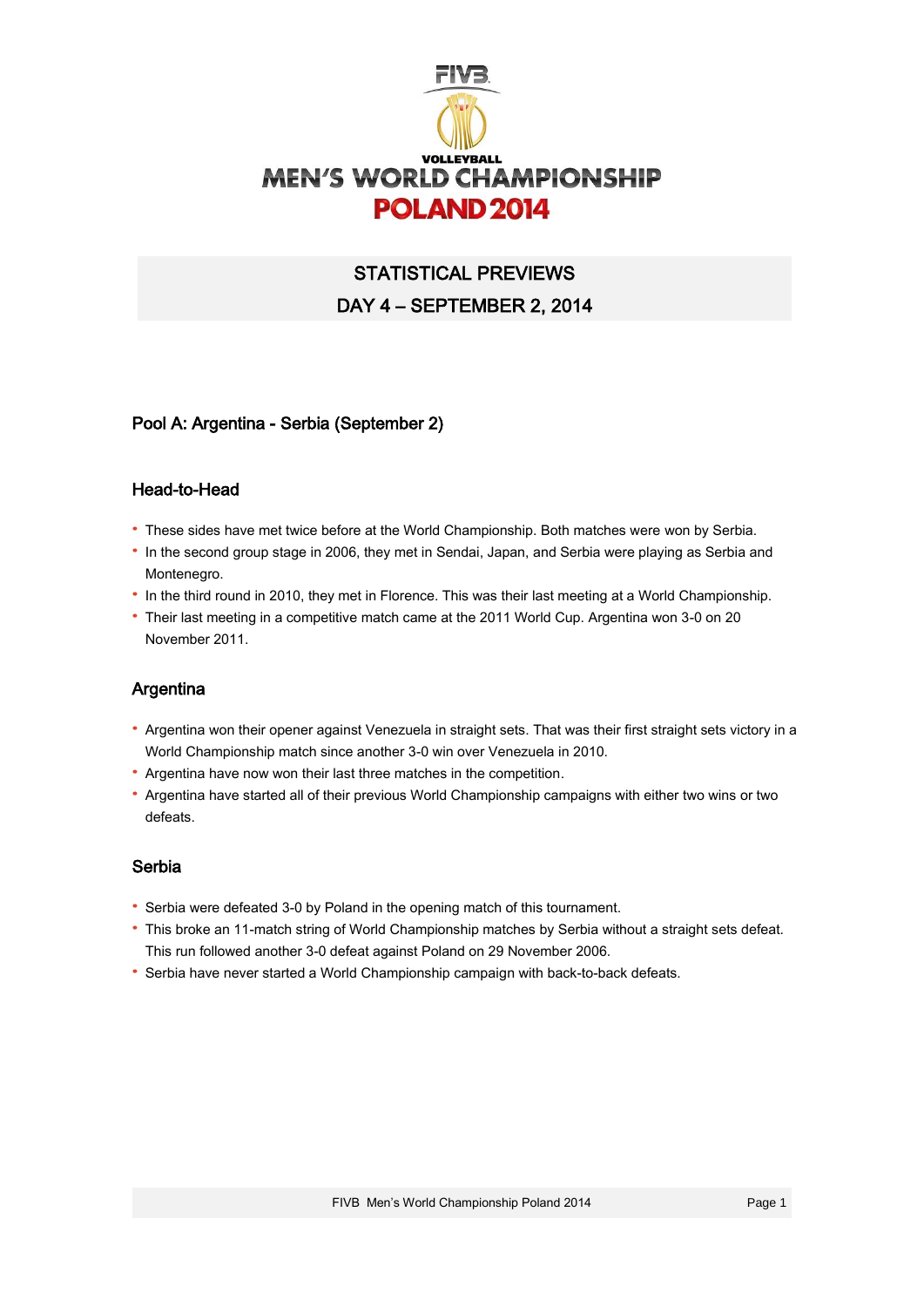

# Pool A: Venezuela - Cameroon (September 2)

## Head-to-Head

- · They met in the classification (13th-16th place) at the 1990 World Championship. In Curitiba, Brazil, Cameroon won 3-0.
- · Since then, Venezuela have met African opponents once more at World Championships. In 2002, they vanquished Egypt 3-0.
- · The loss against Cameroon is Venezuela's only defeat in their last five meetings with African opposition at World Championships.

## Venezuela

- · Venezuela lost their opener 3-0 against Argentina.
- · Venezuela have now lost their last seven matches at the World Championship. They have lost their last four in straight sets.
- · Venezuela last celebrated a victory at the World Championship on 18 November 2006, when they defeated Iran 3-1.

## Cameroon

- · Cameroon started their campaign at the 2014 World Championship with a 3-0 defeat against Australia.
- · Cameroon have lost their last three World Championship matches. They once lost four in a row in the competition (1990).
- · One of Cameroon's two victories at the World Championship came against Venezuela (24 October 1990).
- · Cameroon's last victory in this tournament came against Australia (3-1 in 2010).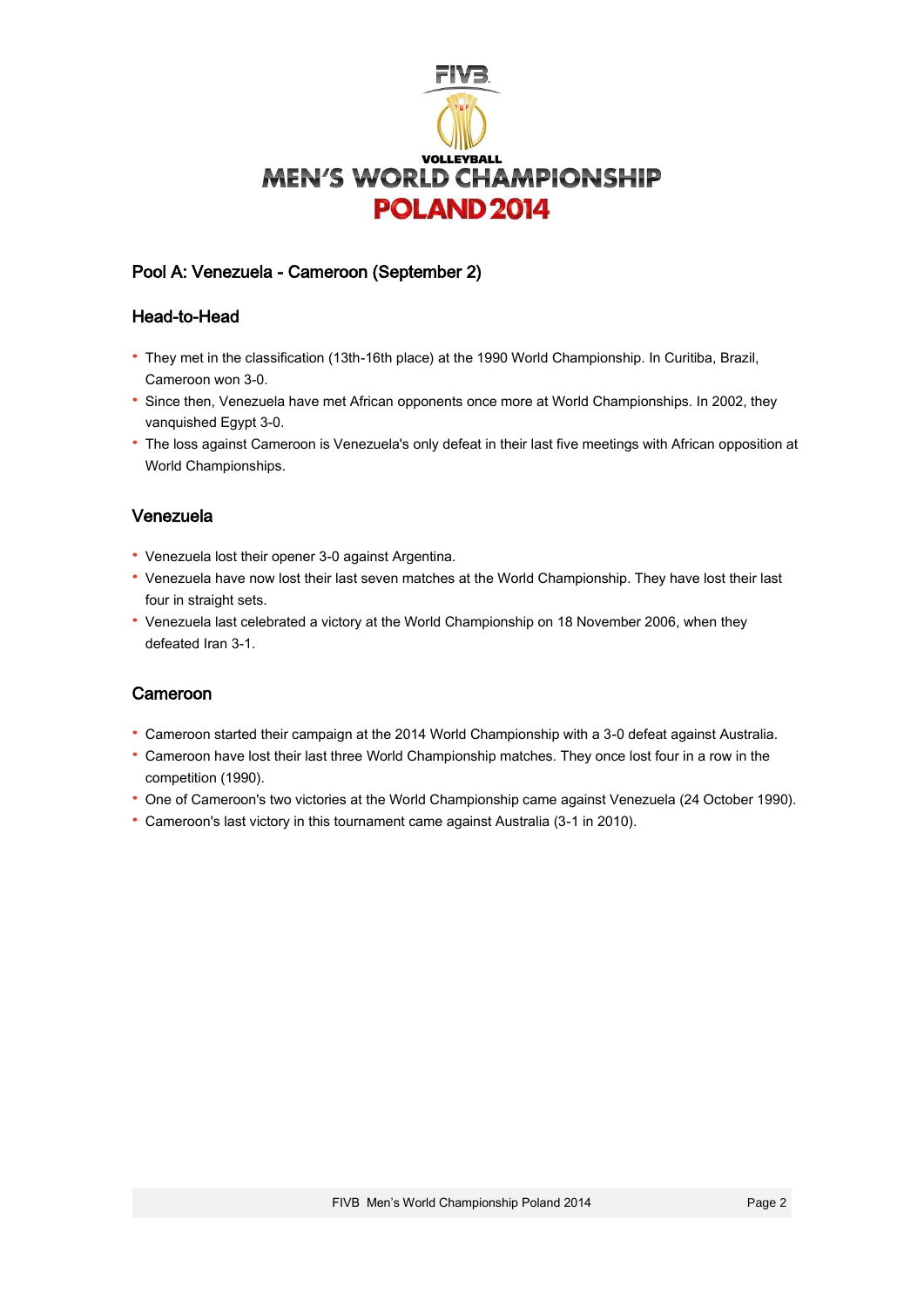

## Pool A: Australia - Poland (September 2)

#### Head-to-Head

- · This is the first ever meeting between these teams at a World Championship.
- · They did meet four times in the 1999 World League and all four of those meetings were won by Poland.
- · Their last competitive meeting came at the 2012 Olympic Games. Australia stunned the then World League holders Poland by 3-1 in their group stage encounter.

## Australia

- · Australia ignited their 2014 World Championship tournament with a 3-0 win over Cameroon.
- · It was their first straight sets victory in the competition.
- · It ended an 11-match losing streak by Australia at World Championships.
- · Australia have never won back-to-back matches at the World Championship.

## Poland

- · Poland won the opening match of the 2014 World Championship. They defeated Serbia 3-0.
- · Poland have now won their opener at each of the last four World Championships.
- · At the previous three World Championships, Poland won each of their first three matches.
- · Poland are tied with Australia atop Pool A. Both won their opening match by 3-0 and by 75-55 in terms of points.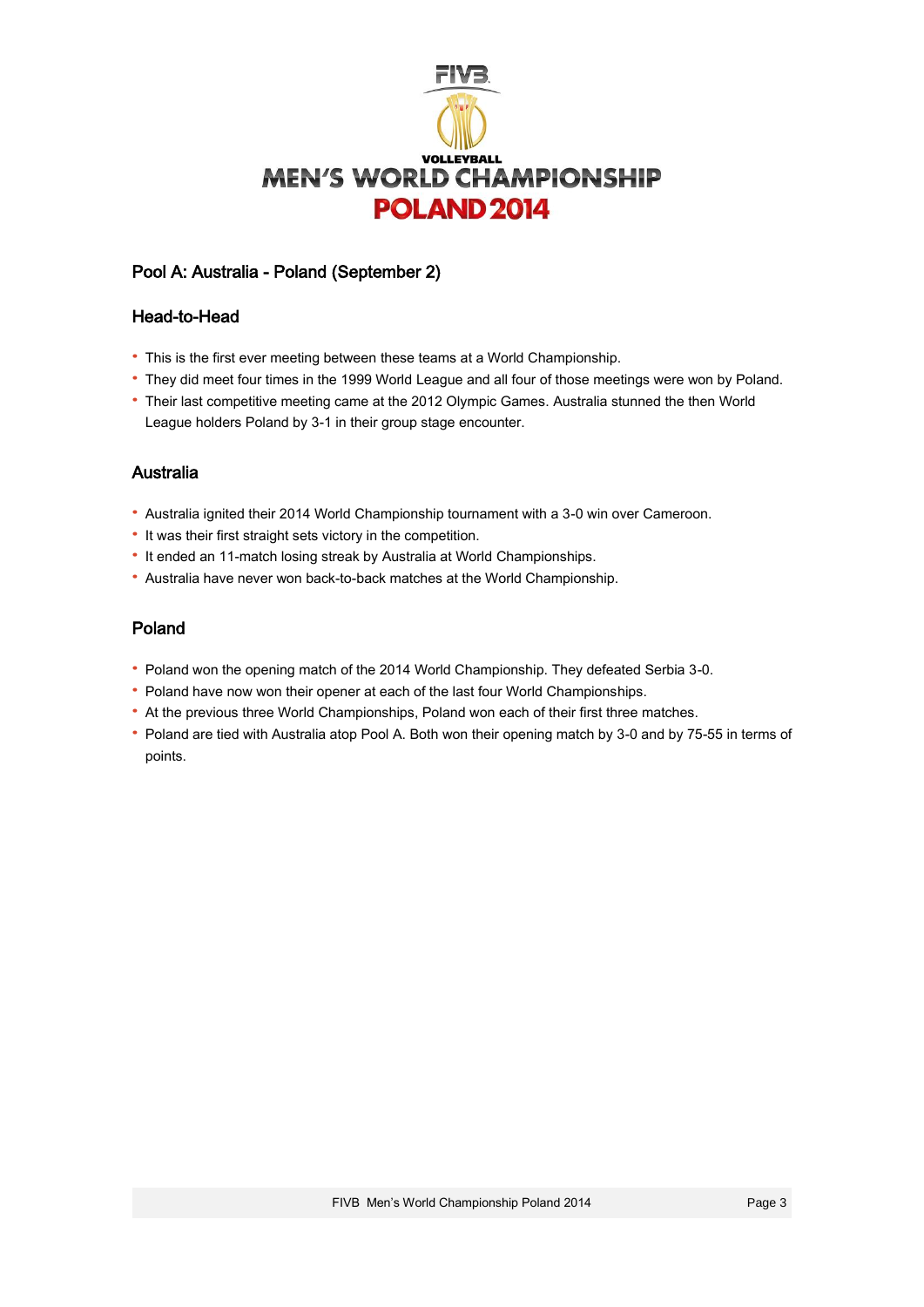

## Pool D: United States - Iran (September 2)

## Head-to-Head

- · United States and Iran have met twice before at the World Championship. United States defeated Iran twice: 3-2 in 1970 and 3-0 in 2006.
- · United States are the current FIVB Volleyball World League champions. En route to the World League final they defeated Iran 3-0 in the semifinals.
- · The only other meeting at a major tournament came at the 2011 World Cup. United States defeated Iran in straight sets.

## United States

- · United States won their first group match on Sunday against Belgium in five sets. It marked the fifth time in six editions of the World Championship that United States won their opening match.
- · They have now won 10 of their last 14 World Championship matches. Those four losses all came against European sides.
- · Taylor Sander scored a match high of 24 points in USA's match against Belgium.

#### Iran

- · Iran defeated Italy for the first time at the World Championship last Sunday (3-1). It was their sixth World Championship victory in 23 matches.
- · Their victory against Italy marks the first time Iran succeeded to win their World Championship opening match, after losing in 1970, 1998, 2006 and 2010.
- · Seyed Mousavi Eraghi scored a total of 16 points for Iran in their match against Italy from which eight were scored in defence.
- · Alireza Nadi celebrates his 34th birthday on the day of the match.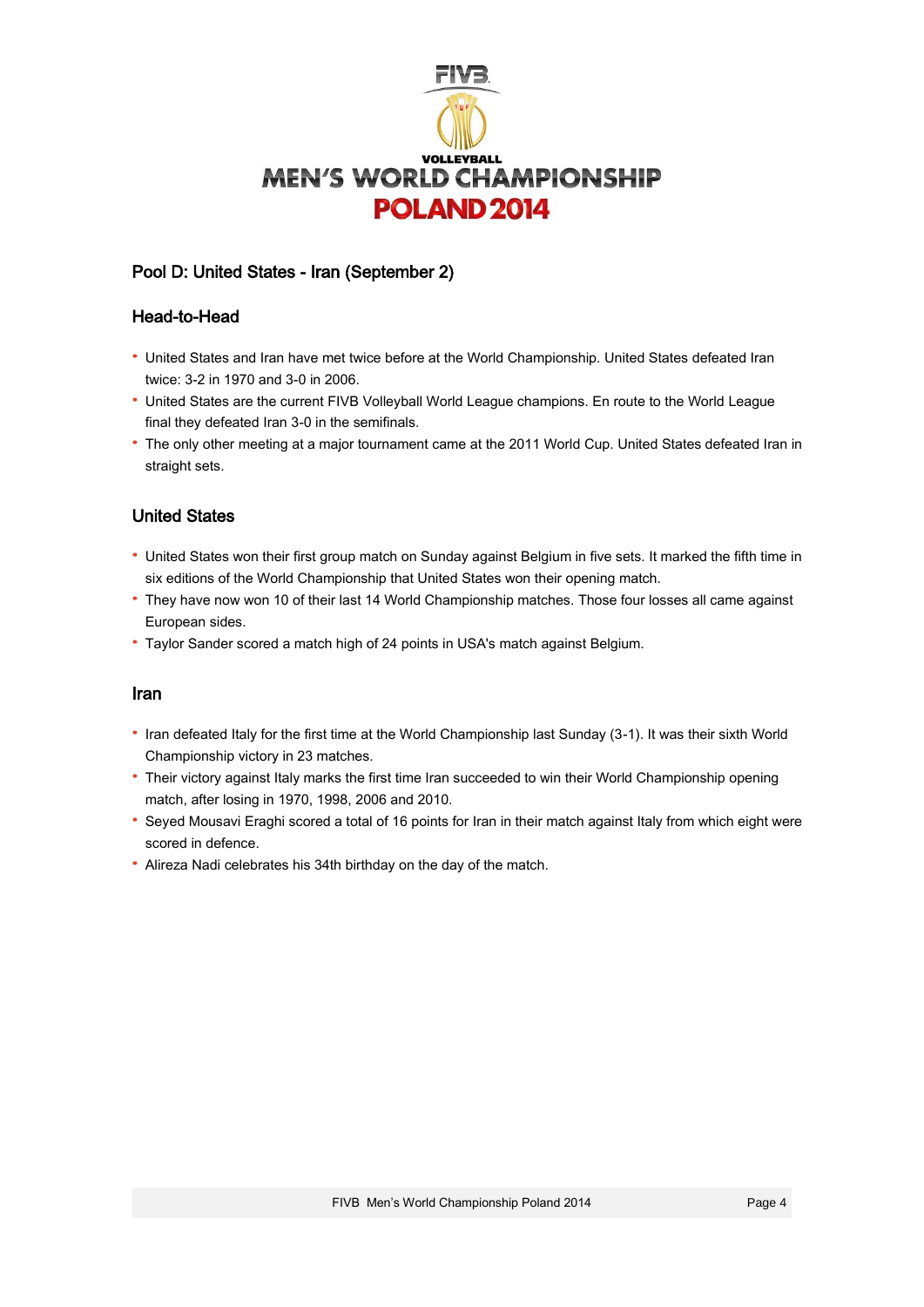

# Pool D: Belgium - Puerto Rico (September 2)

## Head-to-Head

- · Belgium and Puerto Rico will meet for the first time at the World Championship.
- · These teams will also team up for the first time at a major tournament.
- · Belgium's most recent meetings with NORCECA sides at a major tournament came at the 2014 World League. Belgium played Canada four times, winning two of them.
- · Puerto Rico have lost all of their 12 meetings with European sides at the World Championship.

## Belgium

- · Returning to the World Championship after an absence of 36 years, Belgium lost their match against United States (3-2). They came just five points short against the 2014 World League winners.
- · Only two Belgium players reached double figures in the match against United States: Sam Deroo with 12 points and Gert Van Walle with 13 points.
- · The last time Belgium lost two consecutive World Championship matches in five sets was in 1974 losing to Mexico and Cuba.

# Puerto Rico

- · After winning the opening match of the 2006 and 2010 World Championship, Puerto Rico lost their 2014 opening match last Sunday. France proved too strong for Puerto Rico (3-0).
- · With this defeat they are currently on a four-match losing streak in the World Championship, their longest since 1974 when they lost 10 in a row.
- · Puerto Rico can lose two World Championship matches in a row in straight sets for the first time since 1974 when they were defeated eight consecutive times by 3-0.